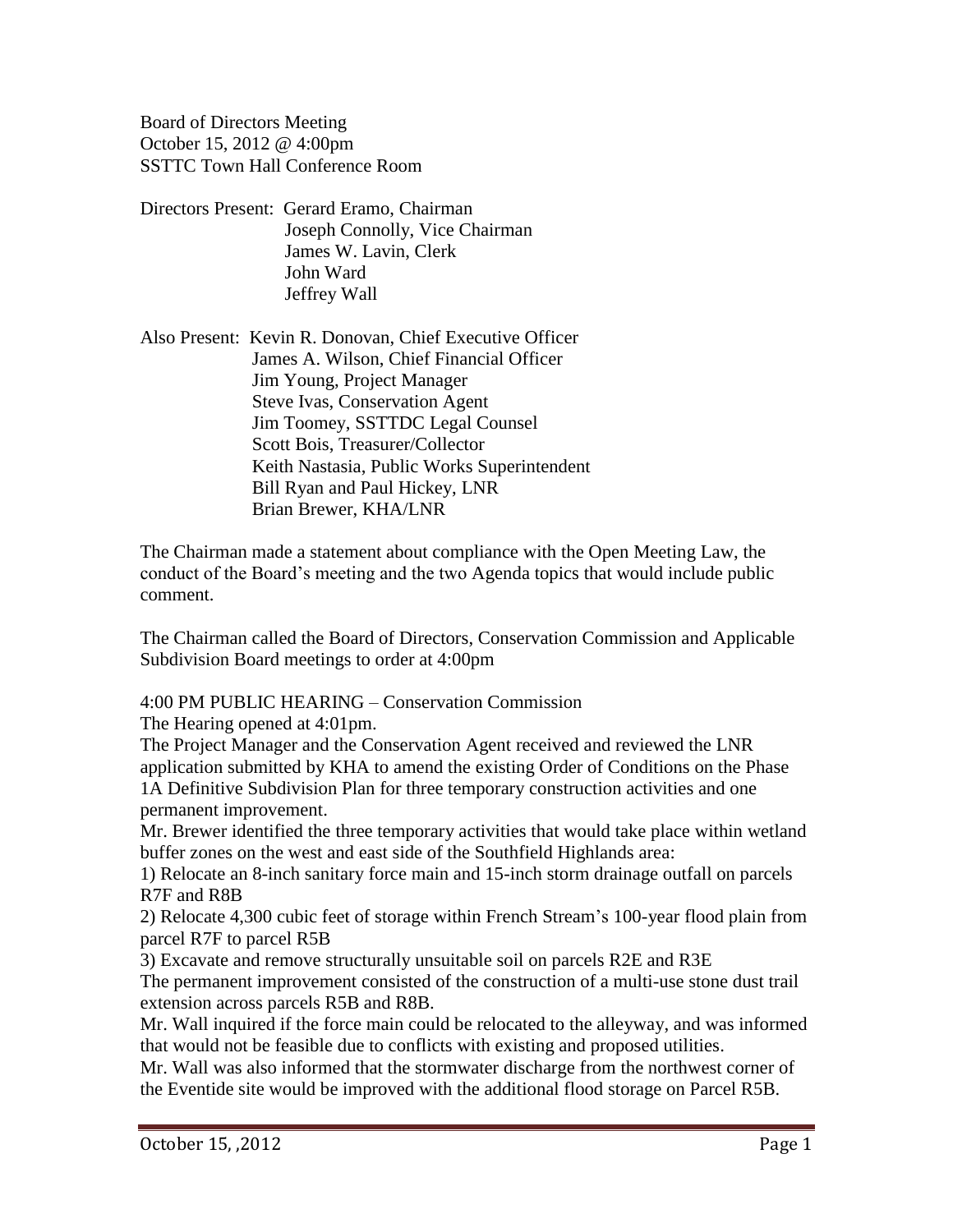The Chairman was informed that work on the 20,000 square foot flood plain storage area would temporarily impact a portion of the 200 ft. Riverfront Area of French Stream. It was expected that the relocation of the force main/storm drainage outfall and flood plain work would be completed by year's end. The trail and excavation work would most likely take place in the spring.

Mr. Connolly was informed that the proposed trail would run 1,150 ft. along the wetlands and wooded areas and, by connecting to the existing trail north of the Eventide site, would create a half mile of uninterrupted multi use trail from the north end of Snow Bird Ave. to Trotter Rd.

The Board was informed that the Conservation Agent & Project Manager held prepermitting meetings to work out details with the applicant prior to the official filing. Mr. Ivas stated that the proposed work did not significantly change the purpose or the scope of the original Order, and that it met the performance standards for stormwater. Mr. Ivas noted a few new Conditions related to erosion control, dewatering and marking the limit of work area. The Project Manager stated the proposed work was consistent with the Development Plan approved by SSTTDC. The Chairman was informed that the unsuitable soil materials would be hauled off site.

## PUBLIC HEARING COMMENTS

Mary Parsons, Rockland, asked several questions regarding the backfill, trail system and force main relocation, and was informed that most of the backfill materials were already stockpiled on the work site, but there may be a need to haul some material to the site. The multi-use trail system was wheelchair friendly, future connectivity would run south from Trotter Road and eventually continue on to the golf course. The flow in the sanitary force main was directed south and up Memorial Grove Ave., the force main relocation work would occur within the French Stream riverfront area, would provide 4,300 cubic feet of flood storage further upstream, and did not involve wetland replication. Ms. Parsons was also informed that the water table was approximately 3 feet below grade in this area.

Lenore White, Wetland Strategies (independent observer for Mass DEP), was informed by the Conservation Agent that a separate filing was not required for this application.

## **VOTED: Motion of John Ward, seconded by James Lavin, to close the Public Hearing**

# **Unanimous vote**

The Hearing closed at 4:20pm

Board Measure 12-055 Amended Order of Conditions

**VOTED: Motion of John Ward, seconded by James Lavin, to approve the request for Amended Order of Conditions, Phase 1A Definitive Subdivision Plan dated September 27, 2012, submitted by LNR South Shore, LLC, all conditions of the approval shall be as noted in the Amended Order of Conditions prepared by the Corporation's Conservation Agent.**

### **Unanimous vote**

Applicable Subdivision Board – LNR Covenant Release Proposal

Mr. Toomey, Legal Counsel, reviewed LNR's proposal to secure remaining construction work associated with Phase 1A Definitive Subdivision Plans approved to date through a performance bond in the amount of \$881,856. The Board reviewed the Release of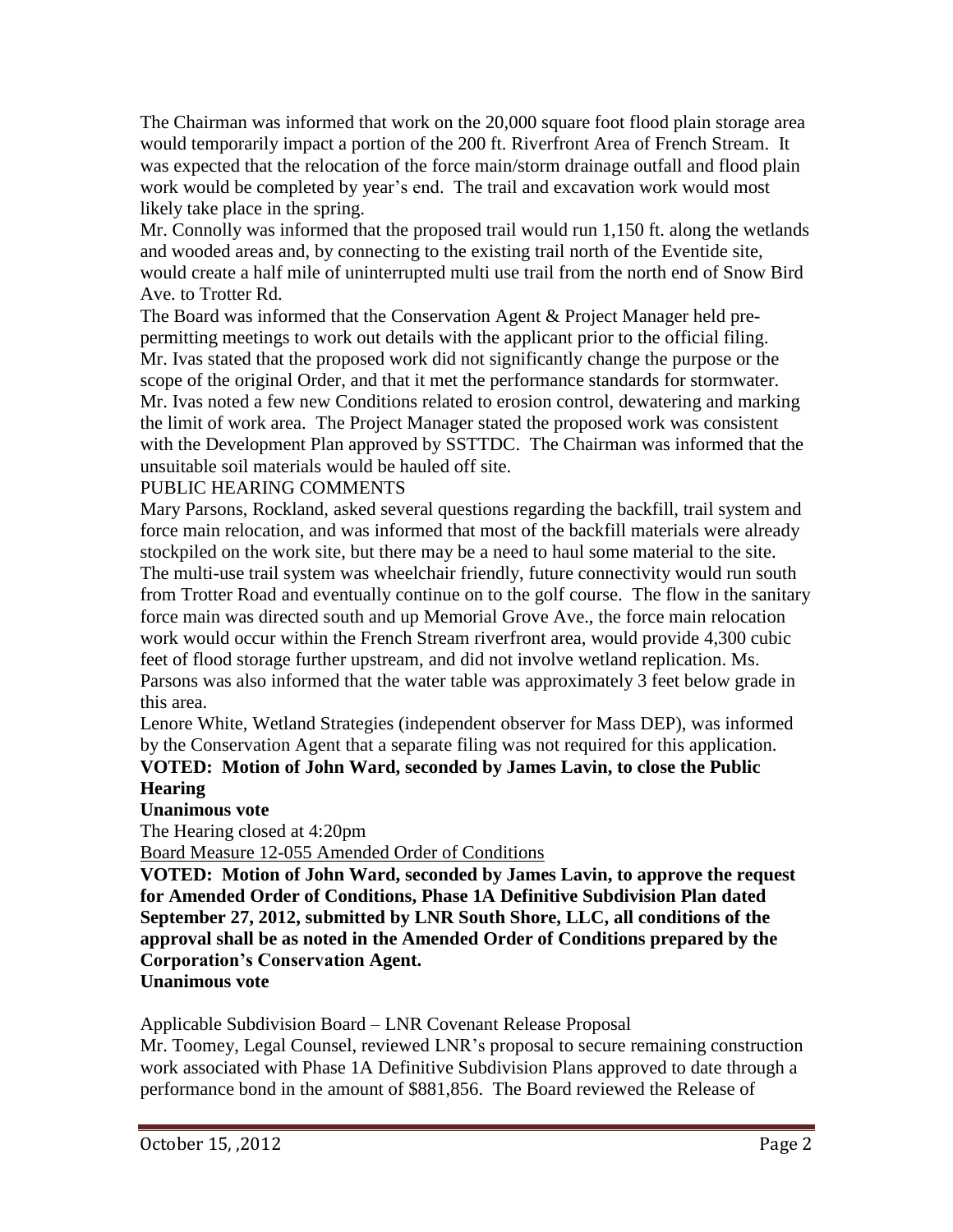Covenant, the Performance Bond, and the punch list for full completion of work. Mr. Wall was informed that the costs associated with the punch list were reviewed by SSTTDC staff, and matched the amount of the performance bond.

Board Measure 12-056 Release of Covenant

**VOTED: Motion of John Ward, seconded by James Lavin, to release Parcels C1, C2, R1, R2E, R3E, R5B, R6, R7, R8 and R12 from the covenant dated May 24, 2007, as amended and supplemented, by executing a Release of Covenant; issuance of the Release of Covenant shall be contingent on LNR South Shore, LLC securing a proper performance bond in the amount of Eight Hundred Eighty-One Thousand, Eight Hundred and Fifty-Six Dollars (\$881,856.000) Unanimous vote**

## FINANCIALS

FY13 Budget

The Board was informed of the need to increase appropriation for SSTTDC operations by \$700K to cover overlay for abatements, and add a new line item for the education and transport of SouthField public school children, Veterans administration appropriations, street lighting, legal budget for environmental issues, outside audits and an increased reserve fund for unforeseen expenditures. Appropriations for Veterans are required by Mass Law, expenses include medical and housing assistance for those Veterans residing within the boundaries of the Base.

The Board was informed that SSTTDC payroll function was now handled in-house and that all inspector services changed from 1099 forms to salary positions. The Budget approved in June totaled \$2.7M, now it totaled \$3.4M.

Discussion ensued on working with the Host Town Veteran Agents on Veteran issues. The Board was informed that street light expenditures included maintenance and replacement of lights and provision of electricity. Mr. Connolly was informed that if there were no unforeseen expenses then unexpended funds would fall to free cash. Mr. Wall was informed that an outside audit was coming up as DOR did not agree with our calculation for new state revenues as per the claw-back provision under the East/West Parkway Bond Issue.

### Board Measure 12-058 FY13 Budget

**VOTED: Motion of Jeffrey Wall, seconded by James Lavin that the South Shore Tri-Town Development Corporation raise and appropriate the sum \$3,424,189 to provide for all the expenses for the maintenance and operation of SSTTDC's several departments and activities for the fiscal year 2013 in accord with the attached Exhibit A (an increase in the operation expenses of SSTTDC of \$700,000) Unanimous vote**

### Status of Excess Revenues

The Board was informed that Mass Department of Revenue's certification of FY12 Free Cash was not projected to be completed until Jan. 2013. The Board was required, per Enabling Legislation Section 19a, to make a determination within 120 days of the end of the fiscal year for excess revenues available for distribution to the Host Communities.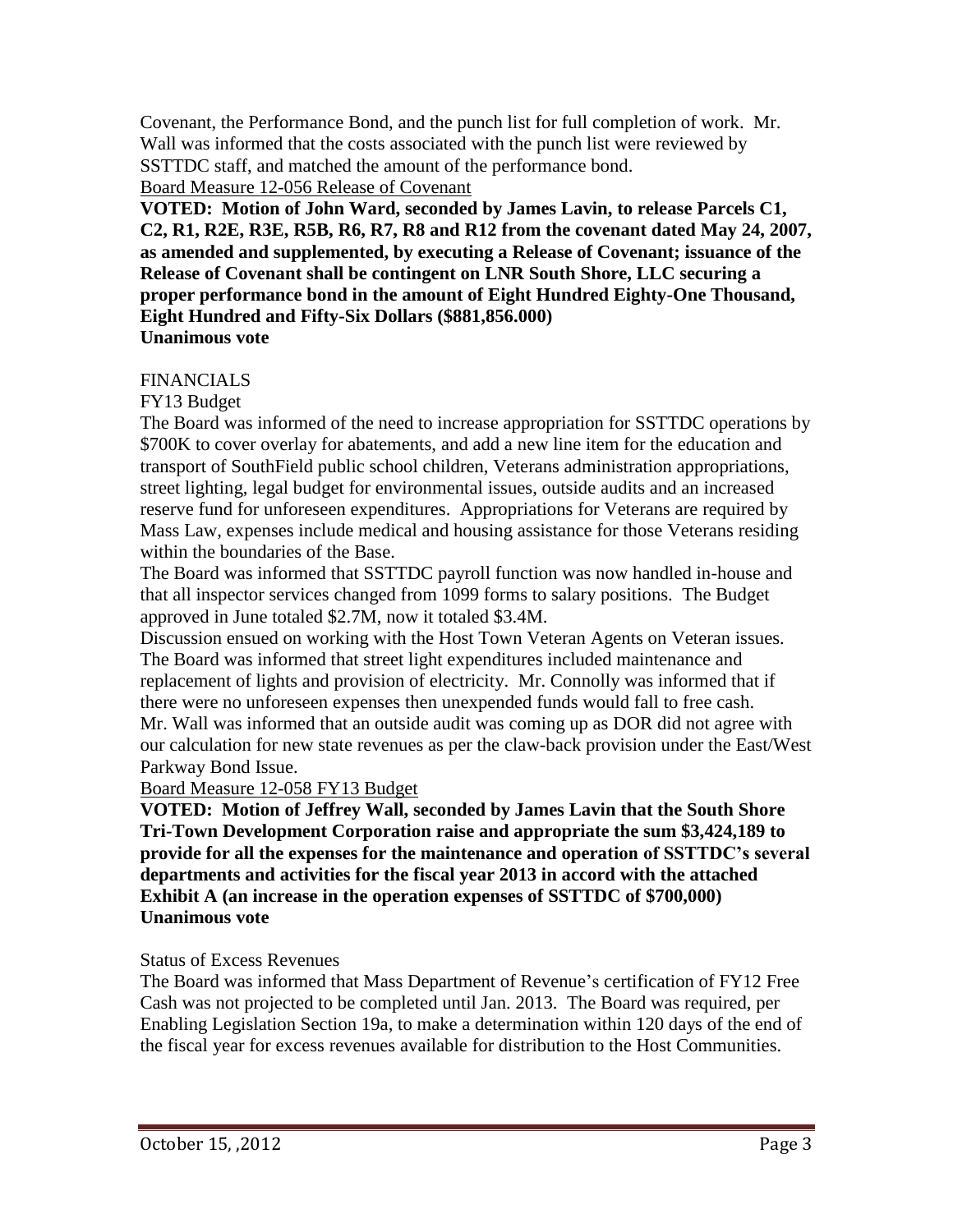Board Measure 12-057 – Excess Revenues

**VOTED: Motion of James Lavin, seconded by John Ward, that the Board of Directors, after a review of the cash needs of the SSTTDC, votes to establish that no excess FY12 tax revenues are available for distribution to the towns of Abington Rockland and Weymouth.**

### **Unanimous vote**

Police Service Agreement with Weymouth

The CEO reviewed the Police Service Agreement which delineated patrols, emergency responses and public record statutes.

Mr. Connolly was informed that Police dispatch would know when patrols were on the Base, and that all SouthField incidents would be documented for billing purposes. Mr. Wall was informed that if the Service Agreement caused a negative effect on the Police Department mitigation discussions would take place.

Board Measure 12-059 Police Service Agreement with Weymouth

**VOTED: Motion of James Lavin, seconded by John Ward, that the Board of Directors authorized the CEO to sign the Police Service Agreement by and between South Shore Tri-Town Development Corporation and the Town of Weymouth for Fiscal Year 2013 and 2014 as presented at this meeting 4-0-1 vote Director Eramo abstained**

Fire Service Agreement with Weymouth

Mr. Wall stepped out of the meeting as per the Mass Conflict of Interest Law Chapter 268A. The CEO reviewed the emergency and inspectional services and the public record statutes in the Agreement. The Board was informed that SSTTDC would be responsible for all false alarms on the Base. Discussion ensued on funding the costs of one Weymouth firefighter to perform inspections and reviews for SouthField development. Mr. Lavin was informed that the 2-year contract would be effective immediately, and that as buildout continued there would be geographical boundary issues to discuss with Rockland and Abington Fire Departments.

Mr. Connolly was informed that incident reports would be reviewed on an annual basis to determine appropriate adjustments to the service agreements and financial arrangements for both SSTTDC and the Fire Department for the year 2015.

Board Measure 12-060 Fire Service Agreement with Weymouth

**VOTED: Motion of John Ward, seconded by James Lavin, that the Board of Directors authorized the CEO to sign the Fire Services Agreement by and between SSTTDC and the Town of Weymouth for Fiscal Year 2013 and 2014 as presented at this meeting**

#### **Unanimous vote**

Mr. Wall returned to the meeting.

#### Water/Wastewater Agreement with Weymouth

The CFO noted the proposed Agreement between Weymouth and SSTTDC was meant to be incorporated into the existing Water and Wastewater Agreement. Mr. Wilson presented an overview of water and sewer rates, and the economic impacts to the Corporation and the residents.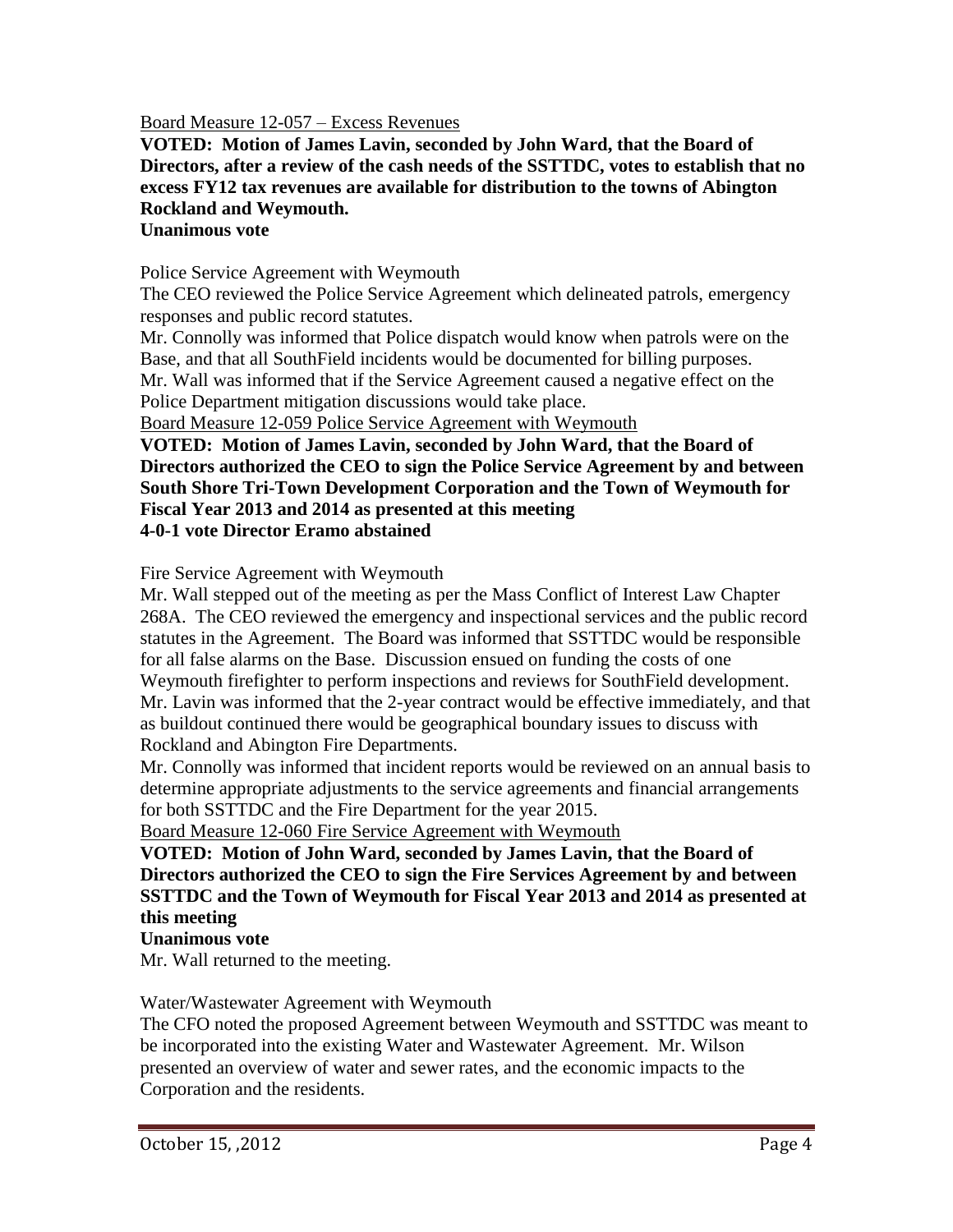Jessica Landerholm, speaking for the many residents at the apartments in SouthField, voiced great concern that their water charges were excessive; and inquired what other measures were being taken to purchase water elsewhere. Ms. Landerholm stated the residents at the Commons were not told and did not receive any documentation stating that they would be paying commercial water rates, and were also dismayed to learn that they were not considered residents of the Town of Weymouth; that they lived on an island within the town.

Peter Mahoney, Corcoran Development, stated the entire apartment complex had one meter on site and each apartment had a sub-meter. The water bill was divided out to average rate for each apartment's consumption. Mr. Mahoney further stated that when Tri-Town voted the higher water rate (in May) several apartments had already been rented. He acknowledged that each apartment user paid 50% more than other Weymouth apartment users, and hoped something better could be worked out to benefit residents at the SouthField. The current water rate impacted Corcoran's ability to develop further. The Board agreed that Ms. Landerholm had a valid argument, and that the Corporation was bound by the Agreement with Weymouth for the current year. SSTTDC would continue their effort to find a more cost effective water supply, noting that costs would include bringing water lines from the source to the Base. The Board had noted the big discrepancy in Weymouth water rate charges and costs of water use for the residents of SouthField at their May meeting.

Board Measure 12-061 Water and Wastewater Agreement with Weymouth

**VOTED: Motion of Joseph Connolly, seconded by Jeffrey Wall, that the Board of Directors authorized the CEO to sign the Amendment #1 Memorandum of Agreement for Provision of Water and Wastewater Service by and between SSTTDC and the Town of Weymouth as presented at this meeting Unanimous vote**

# LNR Commercial Update

Mr. Ryan and Mr. Hickey presented an update on commercial trends and demands in the South Shore area, and informed the Board that Joseph Timmons was securing final details with Mass AFL/CIO to be the anchor tenant in his 101,000 s/f commercial building to be located on Shea Drive. Retail tenants for the commercial space located in the apartment complex on Trotter Road were awaiting the opening of the East/West Parkway.

There has been more encouraging interest from Bio Tech users. LNR's focus was on commercial end users who need to be in this area, to get them anchored here.

The movie studio was still trying to get their equity together. Two parties were interested in transforming Hangar 2 into a sound stage. A deal could most likely be put together under a LIFOC sublease.

# Amenities Update

Mr. Ryan noted the Sports Complex was in the design stage. LNR was investing in the complex and was expecting to receive a business plan from a designated developer. LNR would transfer title once they accepted the business plan, and the final design plan would be presented to the Board of Directors for public input.

The trail system would continue to develop as horizontal development proceeded from west to east. LNR was moving forward with actual design and construction of the many